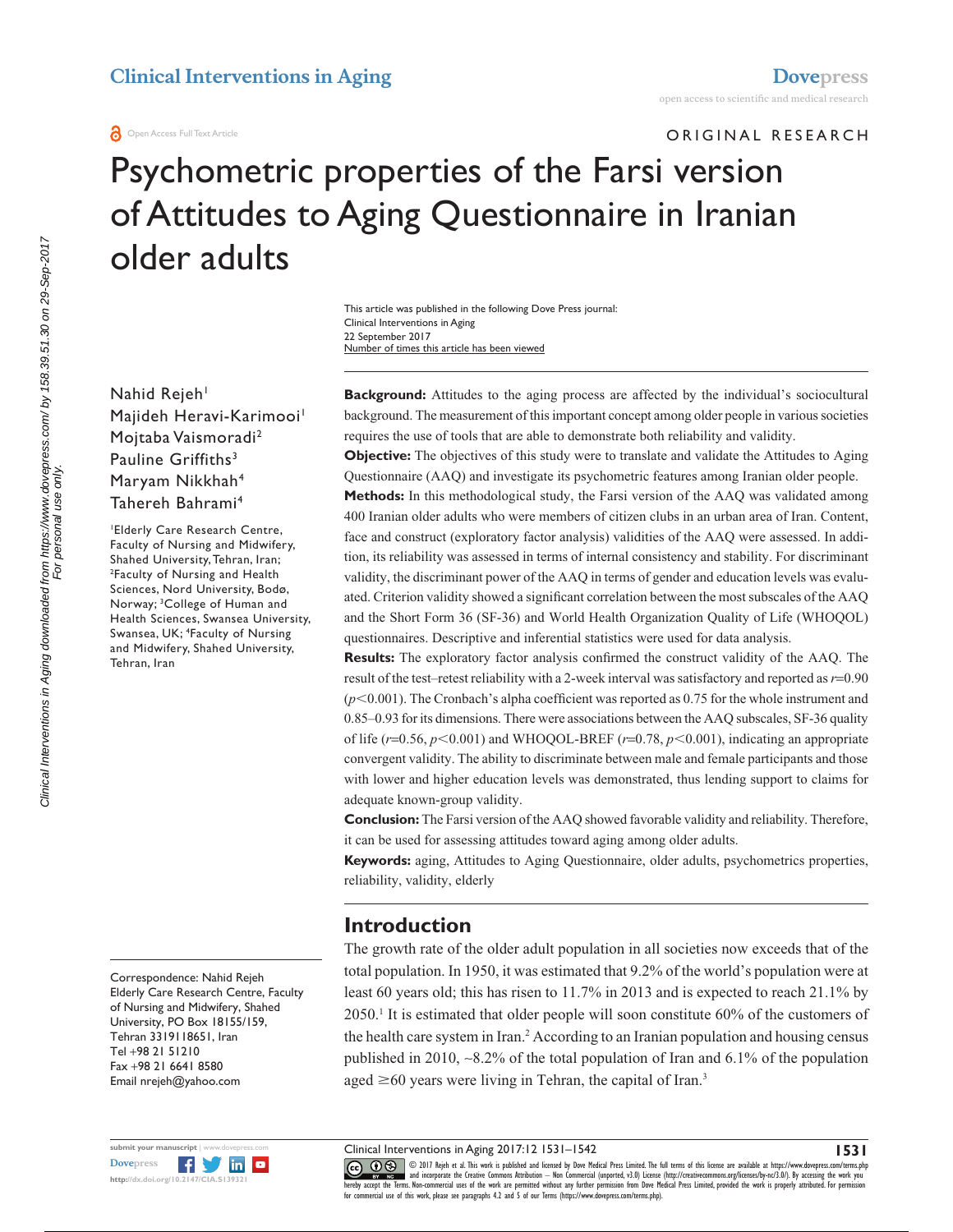Clinical Interventions in Aging downloaded from https://www.dovepress.com/ by 158.39.51.30 on 29-Sep-2017<br>Clinical Interventions in Aging downloaded fror personal use only. Clinical Interventions in Aging downloaded from https://www.dovepress.com/ by 158.39.51.30 on 29-Sep-2017 For personal use only.

The old-age phase of the human life span is affected by interpersonal relationships and cultural context, especially attitudes toward the older person and aging, as well as physical, psychological and social aspects.4 To learn about older people's health, well-being, personal identity and the consequences of individuals' behaviors, the ability to understand the experiences and attitudes of older people is essential.<sup>5</sup> The process of aging can be regarded as problematic if there is a cultural overemphasis on declining health and well-being and an expectation of physical and cognitive disabilities. Such negative stereotypes allude to the concept of "ageism" indicating negative attitudes toward aging.<sup>6</sup> While aging is described as a debilitating process characterized by an accumulation of functional limitations due to gradual physical and/or cognitive decline, it is not always experienced as such by older people. On the contrary, a majority of older people have positive perceptions of aging and/or do not even label themselves as "old".<sup>7</sup> According to Levy's stereotype embodiment theory, prolonged exposure to negative aging stereotypes during life can result in the development of negative self-stereotypes that are activated as the individual reaches old age themselves. It has been shown that people with more negative age stereotypes showed significant worse memory performance over 38 years than those with less negative age stereotypes.<sup>8</sup> Likewise, those who held negative age stereotypes were more likely to experience a cardiovascular event in the following 38 years than those with more positive age stereotypes. These studies indicate that as individuals grow older, negative age stereotypes become self-fulfilling. Aging stereotypes internalized from society and culture are social constructs that affect the individual's attitudes toward their own aging when, in time, they perceive themselves as an older person.<sup>9</sup> People's attitudes about aging can affect physical and psychological conditions in old age and can be a strong predictor of health and mortality.10 Attitudes toward one's own aging include the cognitive, affective and assessment components of behaviors regarding the process of aging as a personal experience.11 Aging is a process rather than a state and is a particular personal experience; therefore, an individual's attitude toward the aging process can affect quality of life (QoL) in later years.<sup>12</sup> A positive attitude to aging leads to higher QoL, greater satisfaction with life and less depression and loneliness.13 In addition, attitudes toward aging may be influenced by the older person's ability to undertake activities of daily living (ADLs).12 Negative attitudes toward one's own age evaluated by the Attitudes to Aging Questionnaire (AAQ) are positively associated with a lower QoL.14–16

Understanding attitudes toward aging and the behaviors of older people in the process of aging enable health care providers to take effective measures, prevent potential healthrelated issues and improve QoL.17–19

Searching of databases such as the PubMed (including MEDLINE) and CINAHL demonstrated that many studies used the Philadelphia Geriatric Center Morale Scale (PGCMS) to assess dimensions of emotional adjustments in individuals aged 70–90 years. The PGCMS has been designed to provide a measure of morale and psychological well-being for use in social studies of gerontology. The PGCMS consists of 15 items that capture a very restricted snapshot of the aging experience. This tool has been used in a variety of gerontological studies; it cannot however flexibly and comprehensively measure attitudes toward aging.20 Studies of older people indicate that older adults with negative attitudes at baseline describe themselves as having worse physical health over a 28-year period and live an average of 7.5 years shorter than those with more positive attitudes.<sup>21,22</sup> In addition, older adults with a negative opinion of old age are less likely to have involved themselves in good health care behaviors during the 20 years before their own old age.<sup>23</sup> Therefore, age stereotypes held by older adults and their attitudes toward their own aging process should be taken into account, rather than solely the objective parameters of physical or psychological distress. Awareness (and review) of one's own attitudes toward old age can influence aging positively.24 Subjective aging is a superordinate construct including various related concepts reflecting the ways in which individuals experience the aging process.<sup>25</sup> Despite a growing interest in the personal experiences of and attitudes to the aging process, there is a paucity of instruments able to recognize and study such indicators. This deficit then results in a lack of information about older adults' own attitudes toward aging.26 A commonly used measure of subjective aging is the Attitude Toward Own Aging (ATOA) tool that contained five statements to assess the general attitude of the participant toward aging. It has been argued however that the ATOA is inadequate as a general instrument to flexibly and completely evaluate attitudes toward one's own aging.<sup>27</sup>

To counter such arguments, there is a need to develop an adaptation of the World Health Organization Quality of Life (WHOQOL) group assessment tool and the AAQ to evaluate, flexibly and completely, the aging process as an individual experience from the perspective of older people. While the AAQ and ATOA take into account losses and gains experienced over the life course, the AAQ conceptualization of older people's attitudes toward their own aging is multidimensional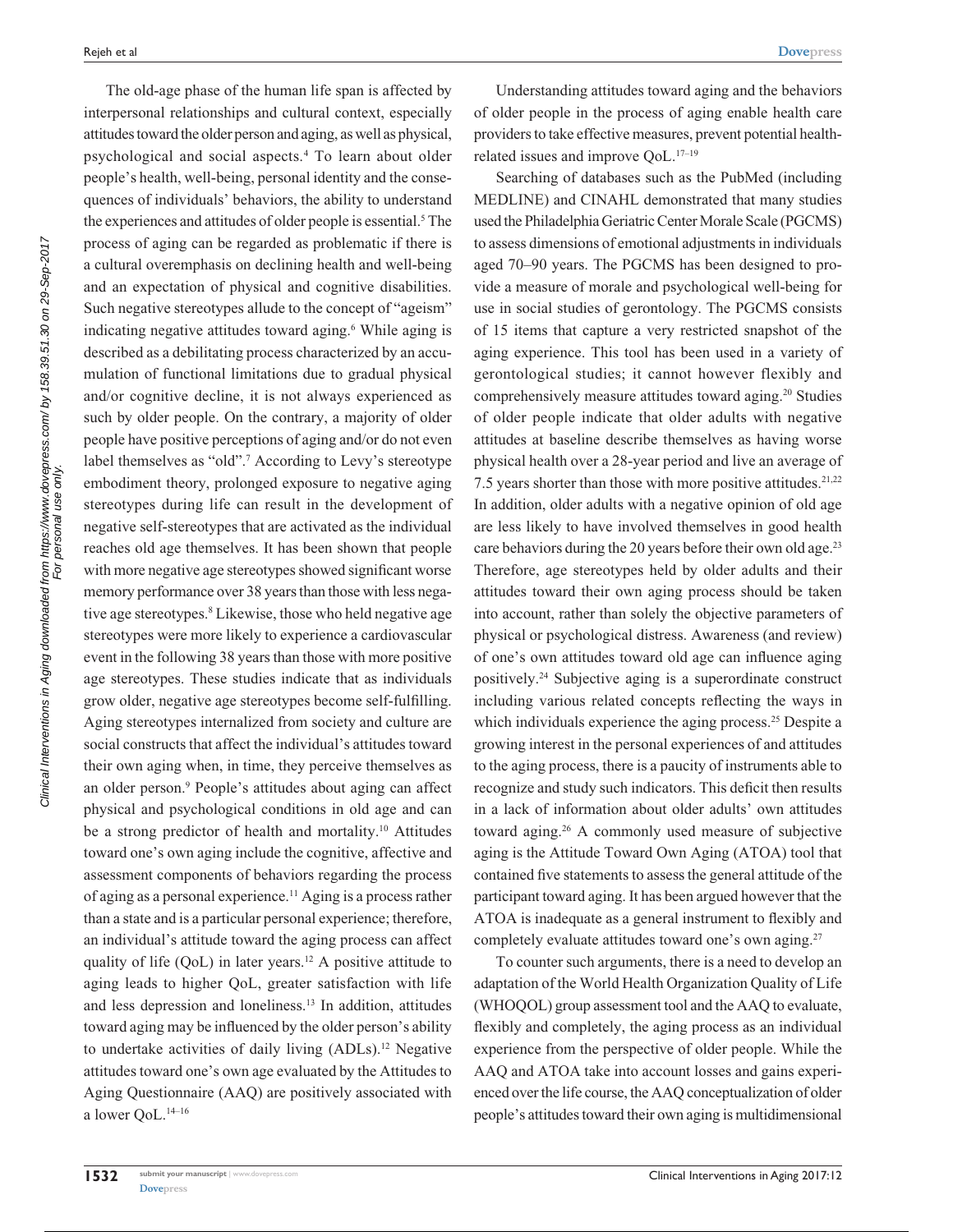and can be used in cross-cultural settings. Both instruments have been used in several countries among older people, at times with some adjustment to their content.

Older adults are the only group in society who are qualified to comment on the experience of aging as they have the most intimate knowledge of coping during the aging process. In this respect, the AAQ can capture the personal experiences of aging in the context of more general attributes about attitudes to aging.28

The AAQ focuses primarily on three different dimensions of aging. The first dimension focuses on psychosocial losses and consists of statements related to negative attitudes toward old age. For older people who experience psychosocial losses, old age is perceived as a negative experience, incorporating social and psychological losses (eg, "as I get older I find it more difficult to make new friends"). The second subscale considers physical functioning in terms of health and exercise and the experience of aging itself. The third subscale entitled "psychological growth" demonstrates that aging can be understood as a time associated with wisdom and growth. The longevity development perspective on aging is present in this subscale, including "wisdom comes with age", which also highlights gains for the individual and others such as "I want to give a good example to younger people". The AAQ utilizes both general and experiential approaches to aging. For instance, the general approach contains statements such as the "old age is a time of loneliness" and experiential statements such as "I see old age mainly as a time of loss". The questionnaire's instructions specify that individuals need to report how they feel about growing older with regard to their life in general.

The psychometric properties of the AAQ have been examined in an international dataset.<sup>14</sup> Psychometric analysis of the AAQ has also been performed in Spain, Brazil, Scotland, Norway and English Canadian populations.26,28–30 It was found that the AAQ had appropriate validity and reliability. When older people had positive attitudes toward their own aging process, they are more likely to experience good health and their QoL was improved.28 Participants with more positive attitudes also showed less depressive symptoms. A gender influence on attitudes toward one's own aging process has not been evidenced; however, higher educated older adults demonstrate more positive attitudes than those without such education.28,29 However, according to the statistical analysis for confirming the subscales of the AAQ, the factor structure of the AAQ was not as obvious as one might expect.<sup>26,27,29,30</sup>

The AAQ has demonstrated a suitable psychometric performance, acceptable Cronbach's alpha coefficients, high test–retest reliability, discriminant validity and concurrent validity in different contexts and cultures.<sup>27</sup> However, no standard Farsi version of this questionnaire is available. The adaptation of this tool for use in Iran would enable its use in studies on aging, older people's status and the effects of health care and social interventions. Therefore, the purpose of this study was to evaluate the psychometric properties of the Farsi version of the AAQ. The objectives of the current study were to examine the following psychometric properties of the scale: 1) exploratory factor analysis; 2) known-group differences; 3) correlations with the Short Form 36 (SF-36) and WHOQOL-BREF and 4) internal consistency with item analysis.

## Background of the AAQ

There is no standard method for the assessment of attitudes toward aging, and there is a lack of information about older adults' own attitudes toward it. The AAQ has been developed using an appropriate method of instrument development collated by the WHOQOL in the context of WHOQOL measures for the use with older adults.31 It was developed following intense theoretical debate among international experts followed up with focus groups with older adults to confirm or adjust the questionnaire items.<sup>28</sup> The AAQ was developed as one part of a larger 3-year international project on QoL among older people in collaboration with the World Health Organization (WHO) and was funded by the European Commission 5th Framework Programme.<sup>32,33</sup> The study involved a partnership of 23 centers representing a wide range of cultures, including Europe, North America, Japan, China and Turkey. In taking a lifespan development approach, the experience of older age is conceptualized as multidimensional concept and one wherein older adults experience both losses and gains.31 The main aims of the project were to develop a measure to assess QoL in older adults and to then assess QoL in an innovative cross-cultural study of healthy older adults. It was hypothesized that attitudes to aging was important to aging and QoL. Therefore, the concurrent development of the AAQ in this study is considered as one part of this large project.

## **Methods**

#### Study design

This was a descriptive, methodological study.

## Setting and participants

The study sample was 400 older men and women. These participants were living in their own homes or with their own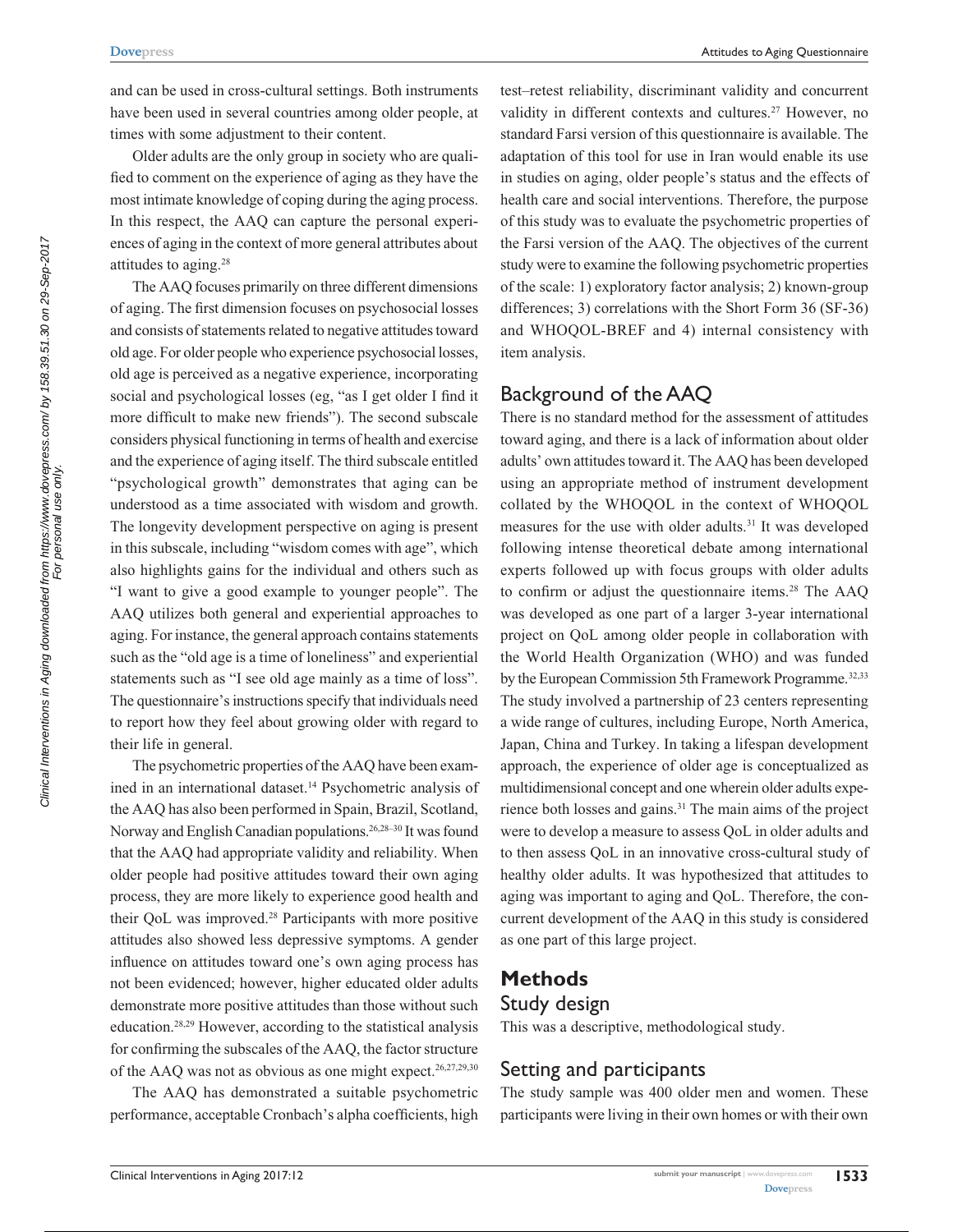children/relatives and were also members of citizen clubs in Tehran, Iran. More than 60,000 older people attend home health care centers in the 22 districts of the municipality of Tehran.

To recruit the sample, Tehran was divided to four regions (North, South, East and West) and from each region, two citizen clubs were then selected randomly. Random sampling was then applied in each of the selected Tehran citizen clubs. The clubs were run by the private sector with the collaboration of Tehran municipality to provide free social services to older people with the goal of improving social, spiritual, psychological and health-related well-being. Sampling was performed from February 28, 2015 to September 2, 2015. The inclusion criteria were age  $\geq 60$  years (start of old age in developing countries), willingness to take part in the study, ability to read and write in Farsi, no severe visual or hearing impairments and no history of treatment for psychiatric disorders (based on a score of  $\geq$  7 on the Short-Mental State Examination using the Farsi version of the Abbreviated Mental Test [AMT] score).<sup>34</sup>

If a participant withdrew from the study, another qualified individual from a citizens' club was recruited. In accord with the literature on suggested sample size for factor analysis, 10–20 persons per item of the AAQ were selected. Therefore, the sample size goal in this study was 400 older people. The beginning of the assessment of psychometric properties of the AAQ was the process of the instrument's translation. After obtaining permission from the questionnaire's designer, the questionnaire was forward translated and adapted from English to Farsi by two translators and then back translated by two other translators without contact between them. The two translated versions were compared, and after slight modifications in wording, the final version was developed. This new version was again retranslated to English by another language expert who was unaware of the original questionnaire. The new and original English versions were compared to ensure that the concepts were transferred appropriately into the Farsi version. This version was presented to six experts in the field of Farsi language to revise it in terms of grammar, correct word usage and order of items. Next, the AAQ was validated using face, content and construct (exploratory factor analysis) validities. In addition, for reliability, its internal consistency and stability were assessed. Face validity was conducted by 15 older people. The content validity of the AAQ was assessed through the content validity index (CVI) and scale-level CVI/averaging calculation method (S-CVI/Ave) by six specialists (one geriatrician, one psychologist, three associate professors in nursing and one questionnaire development expert). According to the index proposed by Waltz and Bausell,  $CVI \geq 0.79$ was considered acceptable.<sup>35,36</sup>

During the translation process, no changes were made to the number of items or the content of the original questionnaire. The items were assessed for compatibility with cultural aspects and differences. The desirable S-CVI/Ave was 0.90 as a higher score for the adoption of S-CVI/Ave was recommended.<sup>35</sup>

## Ethical approval

The study protocol was approved by the ethics committee affiliated with Shahed University, Tehran, Iran (decree number: 932254812). The AAQ was translated with the written permission of Professor Laidlaw, the original developer of the AAQ. Official permission to recruit older people on site was obtained from the citizen clubs. The goals and procedures of the research were explained to the participants. They were ensured of confidentiality and that they could withdraw from the study at any time. Each participant signed a written informed consent form before filling out the instrument. The completed instruments were stored in a secure place.

## Data collection

Data were collected from January to September 2015. The participants completed the instrument following instructions being presented by one of the researchers (MN). If a person was illiterate, an interview format was used to complete it. The average time required to complete the questionnaire was 18 minutes.

#### **Instruments**

Data were collected from participants using a demographic questionnaire, the Farsi version of the SF-36, the scale of WHOQOL-BREF, and the Farsi version of AAQ.37,38

#### Demographic characteristics

The demographic information questionnaire included questions about age, gender, marital status, residence, education level, economic status, employment status, history of smoking, history of illness and frequency of hospitalization in the last year.

#### SF-36

This was a general QoL instrument that measured the following eight health-related domains: physical functioning (PF – 10 items), role limitations due to physical problems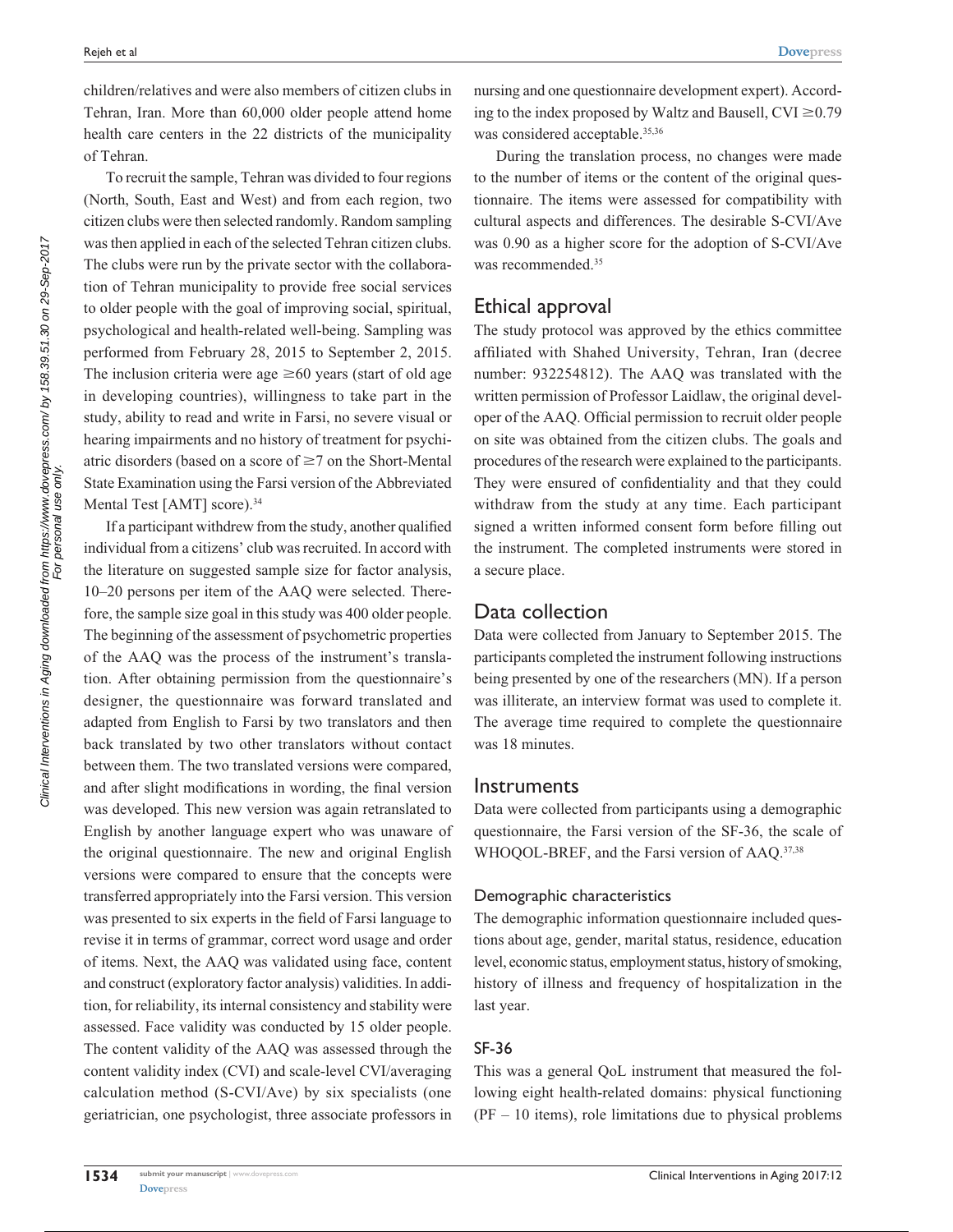$(RP - four items)$ , bodily pain  $(BP - two items)$ , general health perceptions (GH – five items), vitality ( $VT$  – four items), social functioning (SF – two items), role limitations due to emotional problems (RE – three items) and perceived mental health (MH – five items). It was scored from 0 to 100 with 0 indicting the worst and 100 the best situation. The validity of this instrument was confirmed, and its Cronbach's alpha coefficient was reported as 0.65.37

#### WHOQOL-BREF

The Farsi version of the WHOQOL-BREF is a generic QoL questionnaire that assesses QoL in older people (age  $\geq 60$  years). It comprises 26 statements and utilizes a 5-point Likert scale format to record responses. A total of 24 statements cover the four domains of "physical", "psychological", "social relationships" and "environment" with two global questions about overall QoL and satisfaction with health. Scores ranged 4–20 for each domain and 24–120 for the total score with higher scores representing a higher QoL related to the last 2 weeks.<sup>33</sup> Reliability and validity of the original and the Farsi version of this questionnaire were confirmed.<sup>39</sup>

#### Attitudes to Aging Questionnaire (AAQ)

The AAQ was originally developed by Laidlaw et  $al^{27}$  and measures the subjective understanding and attitudes of older adults toward their own aging process across cultures. It contains 24 statements and explores the three dimensions of physical changes, psychological growth and psychosocial loss. Older people are asked to determine the degree of their agreement with each item on a 5-point Likert scale from 1 (strongly disagree or not at all true) to 5 (strongly agree or extremely true). Scores ranged from 8 to 40 for each dimension. The structure of the AAQ enables the capture of attitudes, both positive and negative, toward aging. The domain of psychological growth has an explicitly positive focus and could be summarized as "wisdom" or "growth" as it recognizes a lifespan development perspective on aging as viewed by the individual. Higher scores on physical changes and psychological growth dimensions demonstrate a more positive appraisal of one's own aging. In the domain of psychosocial losses, the perceptions and negative experiences of aging are collected. This domain enables negative attitudes and experiences to aging, as related to psychological and social losses, by older people to be measured. Higher scores on the psychosocial loss dimension display a more negative appraisal of aging. The total score is based on the total of 24 statements of the questionnaire and the summation of inverted scores for the psychosocial loss dimension. Higher scores reflect more positive attitudes toward one's own aging process. The AAQ uses two different formats so as to gain an experiential and a general approach to perceptions and individual attitudes. Section one contains individual experiential items, such as "growing older has been easier than I thought" and section two explores more general attitudes, such as "wisdom comes with age". This approach contributes to the potential efficiency of this questionnaire as it was developed to be used by policy makers, clinicians and researchers.

#### Statistical analysis

Descriptive and inferential statistics were used for data analysis via the software SPSS v.21 (IBM Corporation, Armonk, NY, USA). A  $p$ -value < 0.05 was considered as statistically significant. Parametric statistics were computed where applicable, such as for variables with a normal distribution. Since the findings of parametric and nonparametric analyses were not different, the findings of nonparametric tests are presented in this article.

Convergent validity was assessed using the Pearson correlation test. Internal consistency for each domain and for the overall scale was assessed using the calculation of the Cronbach's alpha coefficient. An alpha of at least 0.70 was required to achieve an acceptable level of internal consistency.40 For evaluating construct validity and examining the factor structure of data, the varimax rotation with the Kaiser–Meyer–Olkin (KMO) index and the Bartlett test of sphericity were conducted. They tested if there was an underlying structure to the data, and  $KMO > 0.40$  was considered to be acceptable. A significant Bartlett's sphericity test was statistically significant at the level of 0.0001. This justified the use of factor analysis according to the correlation matrix that resulted in the study sample. Principal component analysis with a direct oblique rotation was conducted for the construct validity analysis. We preferred this oblique rotation to an orthogonal rotation (ie, varimax rotation); hence, Laidlaw et al<sup>27</sup> indicated a higher order factor in their confirmatory factor analyses. It expected that variables represented a larger general concept (eg, attitudes toward own aging) and could be interrelated. The loading factors  $\geq 0.30$ were determined as a criterion to define a salient factor. Every statement with the highest load on each of the three factors was considered as the statement related to that factor, which was not different from the original questionnaire. The number of factors retained was decided using the Kaiser's criterion of retaining factors with unrotated eigenvalues of  $\sim$  > 1.0 and the scree plot.

For personal use only.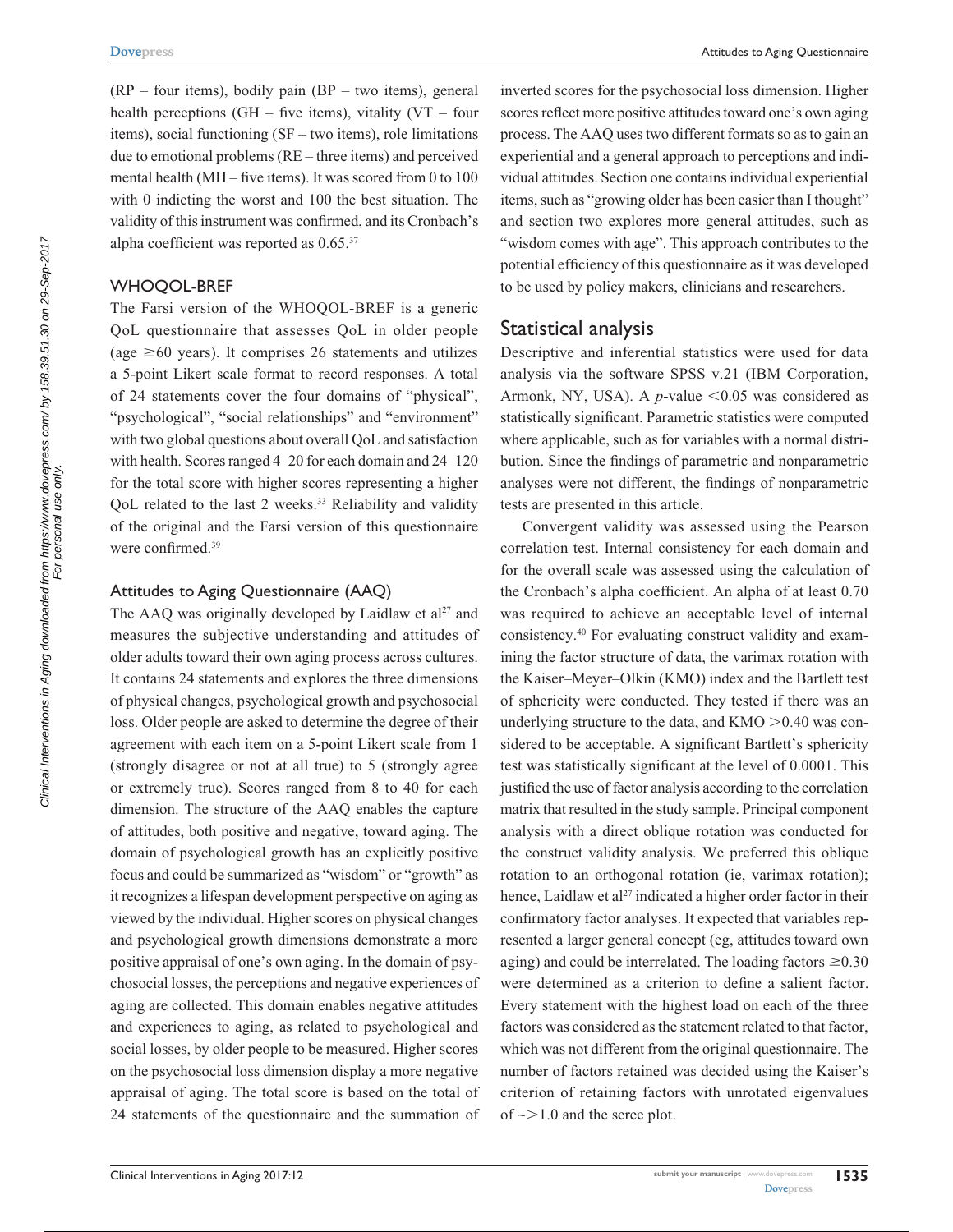Acceptability was determined by using the AAQ missing values, summary score distributions, floor and ceiling effects as well as skewness and kurtosis statistics. Floor and ceiling effects were present, if  $>10\%$  of respondents achieved the lowest or highest possible summary score.<sup>41</sup> Evidence of skewness or kurtosis was considered demonstrated if the absolute value of the statistic was higher than twice the standard error of the corresponding statistic.

Reliability was evaluated through measuring the level of internal consistency. Therefore, the Cronbach's alpha coefficient was calculated for the whole questionnaire and each dimension.

To investigate stability, the test–retest method was used after a 2-week interval and the cooperation of 80 older people. The scores were used to calculate the intraclass correlation coefficient (ICC). The known-group validity of the AAQ was evaluated by the subgroups of gender and educational status using the independent *t*-test. To assess convergent validity, the correlations between the total score of the AAQ and SF-36 and WHOQOL-BREF's scores for the QoL were calculated.

#### **Results**

# Sociodemographic characteristics of the samples

Of the total sample population, 218 (54.5%) were female and 286 (71.5%) were married. The education level of most  $(37.5\%)$  was primary school. The mean  $\pm$  SD of their age was 67.39±6.14 years, and 299 (74.8%) participants were in the age group of 60–70 years. In addition, 46.7% were pensioners and 55.5% had two to four children. The majority of participants were living with their spouses 283 (70.8%) and had a low income (47.3%; Table 1).

## Factor structure

The KMO was  $>0.40$  (KMO =0.904), which was higher than the recommended value, ie, 0.60, and the Bartlett test of sphericity was statistically significant  $(p<0.001)$ . It suggested the factorability of the correlation matrix, indicating an underlying structure in the instrument.

The S-CVI/Ave was reported as 0.92. Three factors were extracted and identified using a minimum eigenvalue of 1.0 as the factor criterion. The visual inspection of the scree plot strongly supported the suggested three factor solutions accounting for 76.87% of the total variance (Figure 1).

Factor analysis was inspected following oblique rotation. The three-factor solution produced loading  $\geq 0.40$  on this factor. The first factor corresponded to physical changes, **[Dovepress](www.dovepress.com)**

| Variables                | <b>Categories</b>      | n (%)       |
|--------------------------|------------------------|-------------|
| Gender                   | Female                 | 218 (54.5)  |
|                          | Male                   | 182 (45.5)  |
| Age group (years)        | $60 - 70$              | 299 (74.8)  |
|                          | $71 - 80$              | 89 (22.3)   |
|                          | $81 - 90$              | 12(3.0)     |
| Living arrangement       | Alone                  | 65 (16.3)   |
|                          | Spouse                 | 283 (70.8)  |
|                          | Children               | 50 (12.5)   |
|                          | Others                 | 2(0.5)      |
| <b>Education level</b>   | <b>Illiterate</b>      | 66 (16.5)   |
|                          | Able to read and write | 40 (10.0)   |
|                          | Primary school         | 150 (37.5)  |
|                          | Secondary school       | 97 (24.3)   |
|                          | Academic degree        | 47 (11.8)   |
| Marital status           | Single                 | 4(1)        |
|                          | Married                | 286 (71.5)  |
|                          | Widow                  | 106(26.5)   |
|                          | Divorced               | 4(1)        |
| <b>Employment status</b> | Housewife              | 177 (44.25) |
|                          | Self-employment        | 21(5.25)    |
|                          | Pensioner              | 187 (46.75) |
|                          | Out of work            | 15(3.75)    |
| Current disease          | Yes                    | 357 (89.25) |
|                          | No                     | 43 (10.75)  |

the second factor was psychological growth and the third factor was psychosocial loss.

In the pattern matrix produced by the three-factor solution (Table 2), all items loaded  $\geq$ 0.40. There were no missing values for any of the subscales. A normal distribution was observed for all dimensions. No noteworthy floor or ceiling effects were found per subscale or for the total score.

#### Internal consistency

The Cronbach's alpha coefficient was reported as 0.90 for the total score, 0.85 for physical changes, 0.91 for psychological growth and 0.93 for psychosocial loss (Table 3). In addition, we noted that corrected item-total correlations were all above the threshold of 0.20.

#### Test–retest reliability

Reported correlations were high for the total score and all dimensions ( $r=0.32$  to  $r=0.76$ ;  $p<0.001$ ). No statistically significant differences were reported between test and retest scores.

The ICC for the total instrument was reported as 0.74–0.88 (Table 3).

## Convergent validity

Correlations between the AAQ and other questionnaires are reported in Tables 4 and 5. Strong positive correlations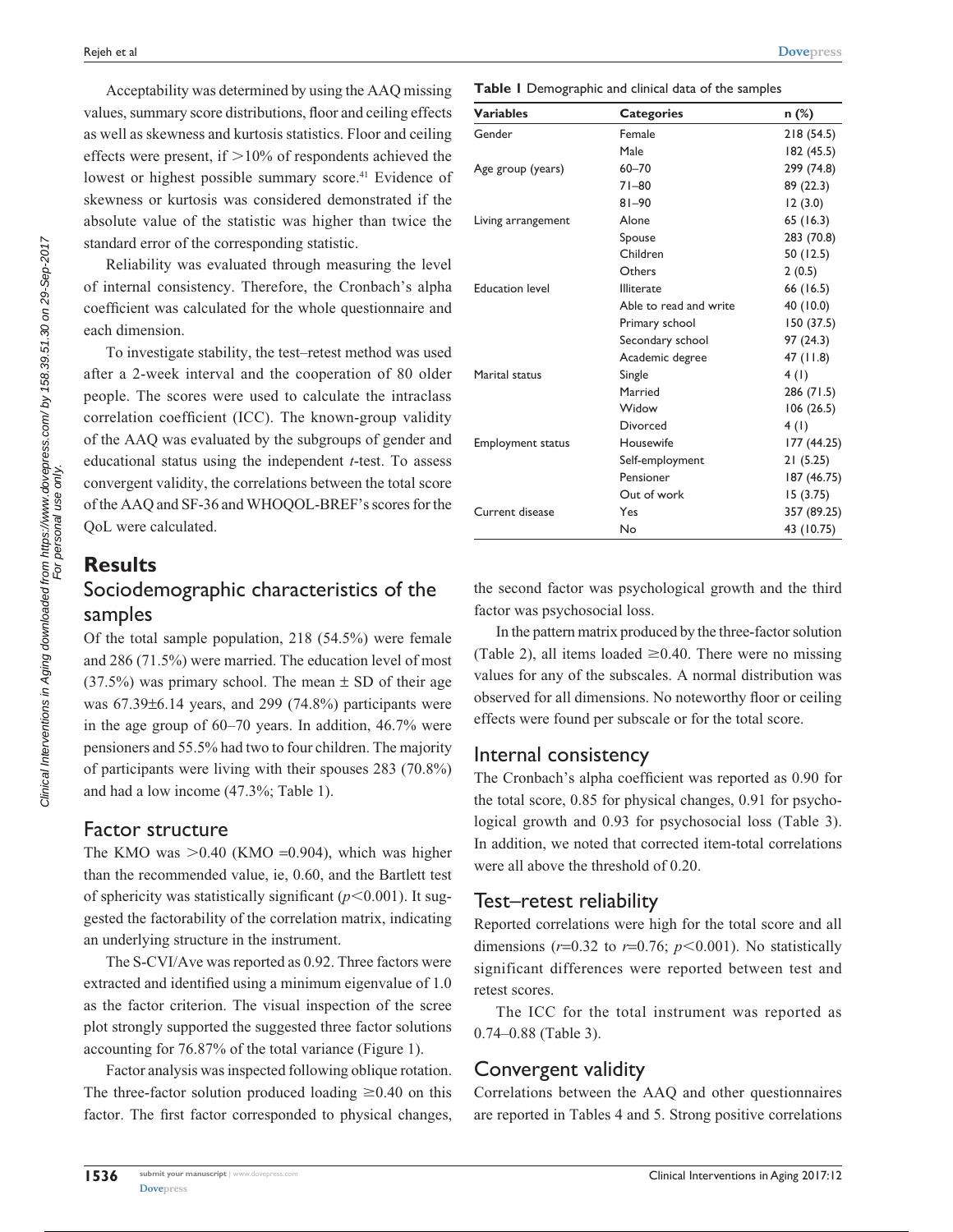

**Figure 1** The scree plot for the samples (n=400).

| <b>Items</b>                                                                | <b>Factors</b>  |               |              |
|-----------------------------------------------------------------------------|-----------------|---------------|--------------|
|                                                                             | <b>Physical</b> | Psychological | Psychosocial |
|                                                                             | change          | growth        | loss         |
| 3. Old age is the time of loneliness                                        | 0.85            |               |              |
| 6. Old age is the time of depression                                        | 0.88            |               |              |
| 9. In old age it is more difficult to talk about feelings                   | 0.79            |               |              |
| 12. Old age is the time of losing many things                               | 0.89            |               |              |
| 15. In old age I have lost my ability and physical independence             | 0.89            |               |              |
| 17. In old age it is more difficult to find new friends                     | 0.88            |               |              |
| 20. Now that I am older, I don't feel involved in the society               | 0.89            |               |              |
| 22. I feel excluded from things, because of my age                          | 0.91            |               |              |
| I. As people get older, they are more able to cope with life                |                 | 0.87          |              |
| 2. It is a privilege to grow old                                            |                 | 0.85          |              |
| 4. In old age people become more reasonable and wise                        |                 | 0.89          |              |
| 5. There are many pleasant things about growing older                       |                 | 0.86          |              |
| 10. I am more accepting myself as I have grown older                        |                 | 0.85          |              |
| 18. It is important for me to share my life experiences with younger people |                 | 0.87          |              |
| 19. I believe that my life has made a difference                            |                 | 0.76          |              |
| 21. I like to be a good example for younger people                          |                 | 0.88          |              |
| 7. It is important to do exercise at any age                                |                 |               | 0.61         |
| 8. Growing older is easier than what I have thought                         |                 |               | 0.88         |
| 11.1 do not feel that I am old                                              |                 |               | 0.87         |
| 13. My identity is not defined by my age                                    |                 |               | 0.88         |
| 14. I have more energy now than I expected for my age                       |                 |               | 0.83         |
| 16. My physical problems in old age do not hinder me to reach my aims       |                 |               | 0.84         |
| 23. My health is much better than what I have expected at my age            |                 |               | 0.90         |
| 24. I keep myself as fit and active as possible through exercising          |                 |               | 0.77         |
| Eigenvalues                                                                 | 9.45            | 5.36          | 3.60         |
| <b>Explained variance</b>                                                   | 27.29           | 25.72         | 23.88        |

**Abbreviation:** AAQ, Attitudes to Aging Questionnaire.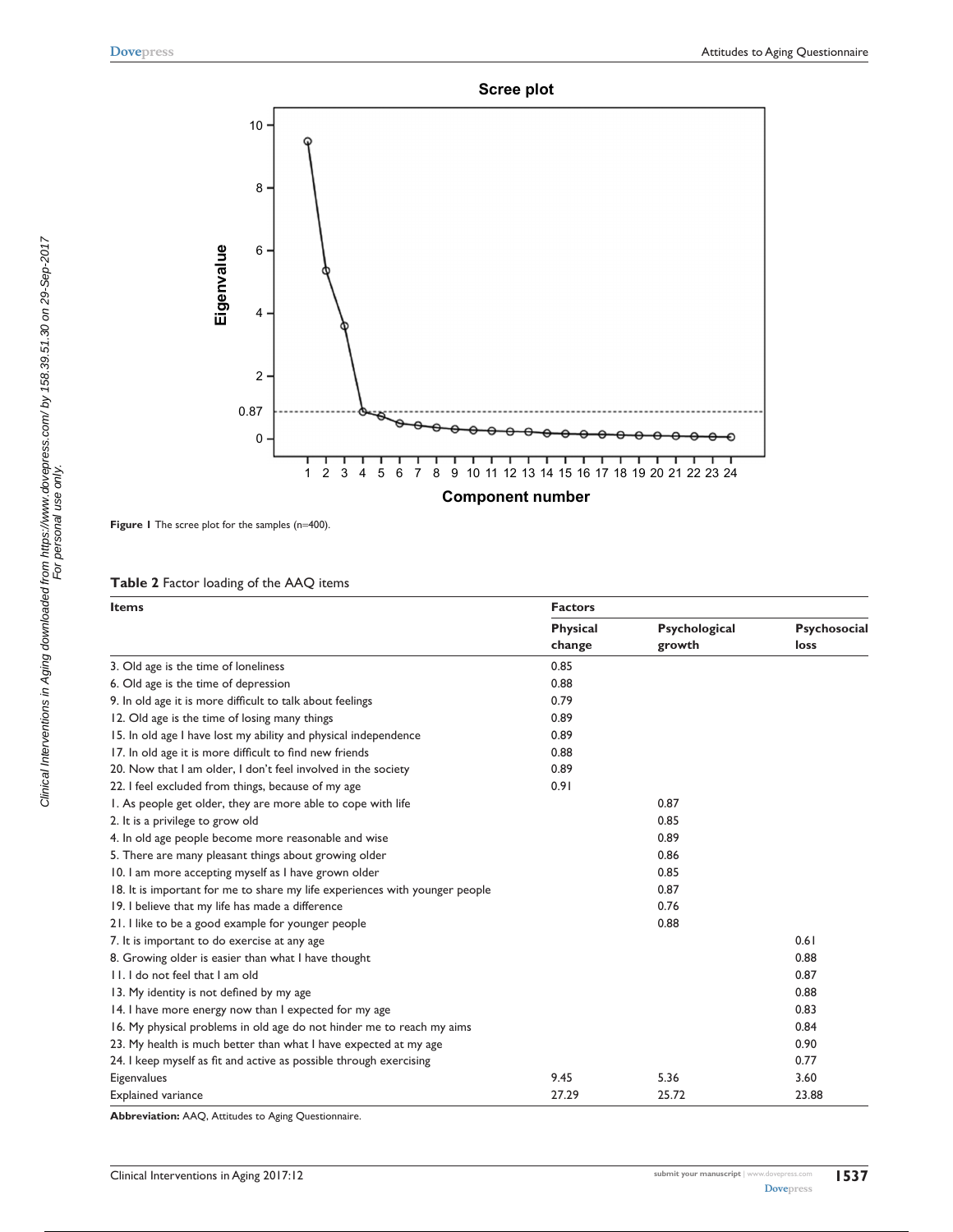| <b>Dimensions</b><br><b>Number</b><br>of items |    | Mean score<br>$(SD)$ , n=80 | Cronbach's<br>alpha coefficient | <b>ICC</b> | $CI = 0.95$ |      | b-value | <b>Pearson correlation</b><br>coefficient |           |              |  |
|------------------------------------------------|----|-----------------------------|---------------------------------|------------|-------------|------|---------|-------------------------------------------|-----------|--------------|--|
|                                                |    |                             |                                 | <b>Min</b> | Max         | PC.  |         | PG                                        | <b>PL</b> | <b>Total</b> |  |
| <b>PC</b>                                      | 8  | 20.17(5.22)                 | 0.85                            | 0.74       | 0.62        | 0.82 | 0.000   |                                           |           |              |  |
| PG                                             | 8  | 28.40 (4.94)                | 0.91                            | 0.84       | 0.77        | 0.90 | 0.000   | 0.64                                      |           |              |  |
| PL                                             | 8  | 37.30 (4.75)                | 0.93                            | 0.87       | 0.81        | 0.91 | 0.000   | 0.38                                      | 0.54      |              |  |
| Total                                          | 24 | 80.65 (10.72)               | 0.90                            | 0.82       | 0.74        | 0.88 | 0.000   | 0.76                                      | 0.32      | 0.55         |  |

**Table 3** The stability, internal consistency, reliability and ICC of the Farsi version of the AAQ

**Abbreviations:** ICC, intraclass correlation coefficient; AAQ, Attitudes to Aging Questionnaire; Min, minimum; Max, maximum; PC, physical change; PG, psychological growth; PL, psychosocial loss.

 $(r=0.7, r=0.5-0.7)$  were reported between the total score of the AAQ and the WHOQOL-BREF and SF-36, respectively (Tables 4 and 5).

physical changes and lower on psychological growth and psychosocial loss.

As expected, the more the people had a positive opinion of their physical functioning (physical changes), the less they reported the negative impacts of sensory losses on their QoL  $(r=0.56, p<0.001; r=0.78, p<0.001).$ 

## Discriminant validity

No differences between male and female were reported for the total score and the three AAQ's dimensions (all  $p > 0.05$ ). Discriminant validity showed that male older people scored significantly higher on almost all aspects of the domains compared to female older people. Those participants with higher educational levels scored significantly higher on

**Table 4** Correlation coefficients and the correlation between the Farsi version of the AAQ and SF-36 questionnaire (n=400)

| <b>AAQ</b> |                      |          |                                  |  |  |  |
|------------|----------------------|----------|----------------------------------|--|--|--|
|            |                      |          |                                  |  |  |  |
| change     | growth               | loss     |                                  |  |  |  |
| $0.73**$   | $0.67*$              | $0.40**$ | $0.631**$                        |  |  |  |
| 0.000      | 0.000                | 0.000    | 0.007                            |  |  |  |
| $0.44**$   | $0.46*$              | $0.88*$  | $0.511**$                        |  |  |  |
| 0.000      | 0.000                | 0.004    | 0.0027                           |  |  |  |
| $0.83**$   | $0.84*$              | $0.72*$  | $0.71**$                         |  |  |  |
| 0.000      | 0.000                | 0.044    | 0.002                            |  |  |  |
| $0.84**$   | $0.65**$             | $0.65**$ | $0.74**$                         |  |  |  |
| 0.000      | 0.000                | 0.000    | 0.000                            |  |  |  |
| $0.64**$   | $0.68**$             | $0.42**$ | $0.61**$                         |  |  |  |
| 0.000      | 0.000                | 0.000    | 0.000                            |  |  |  |
| $0.75***$  | $0.85**$             | $0.63*$  | $0.78**$                         |  |  |  |
| 0.000      | 0.017                | 0.045    | 0.007                            |  |  |  |
| $0.31**$   | $0.97**$             | $0.73**$ | $0.62**$                         |  |  |  |
| 0.000      | 0.002                | 0.013    | 0.004                            |  |  |  |
|            |                      |          |                                  |  |  |  |
| $0.64**$   | $0.96**$             | $0.74**$ | $0.61**$                         |  |  |  |
| 0.000      | 0.000                | 0.000    | 0.000                            |  |  |  |
|            | to physical problems | Physical | Psychological Psychosocial Total |  |  |  |

**Notes:** \*Correlation is significant at the 0.05 level. \*\*Correlation is significant at the 0.01 level.

**Abbreviations:** AAQ, Attitudes to Aging Questionnaire; SF-36, Short Form 36.

## Known-group validity

The known-group validity of the AAQ was assessed using the parameters of gender and education level (Table 6). Participants with higher educational levels scored higher on the total score  $(p<0.001)$  and physical changes  $(p=0.060)$ but lower on psychosocial loss  $(p<0.010)$ .

## **Discussion**

This study aimed to assess the psychometric properties of the Farsi version of the AAQ in terms of internal consistency, construct and convergent and discriminant validities using a sample of Iranian older people. The Farsi version of the AAQ investigated attitudes toward the aging process as a personal experience and gave priority to the subjective experience of aging, rather than the objective indicators of physical or psychological health outcomes. No individuals with cognitive impairments were included in this study.

**Table 5** Correlation coefficients and the correlation between the Farsi version of the AAQ and WHOQOL-BREF questionnaire  $(n=400)$ 

| QoL                  | <b>AAQ</b>                |                                |                                   |          |  |  |  |
|----------------------|---------------------------|--------------------------------|-----------------------------------|----------|--|--|--|
|                      | <b>Physical</b><br>change | <b>Psychological</b><br>growth | <b>Psychosocial Total</b><br>loss |          |  |  |  |
| Physical health      | $0.65**$                  | $0.64*$                        | $0.97**$                          | $0.73**$ |  |  |  |
|                      | 0.000                     | 0.000                          | 0.000                             | 0.007    |  |  |  |
| Psychological        | $0.84**$                  | $0.65*$                        | $0.54*$                           | $0.63**$ |  |  |  |
|                      | 0.000                     | 0.000                          | 0.004                             | 0.002    |  |  |  |
| Social relationships | $0.75**$                  | $0.84*$                        | $0.63*$                           | $0.77**$ |  |  |  |
|                      | 0.000                     | 0.000                          | 0.044                             | 0.002    |  |  |  |
| Environment          | $0.72**$                  | $0.64**$                       | $0.84**$                          | $0.73**$ |  |  |  |
|                      | 0.000                     | 0.000                          | 0.000                             | 0.000    |  |  |  |
| Total                | $0.54**$                  | $0.96**$                       | $0.53**$                          | $0.73**$ |  |  |  |
|                      | 0.000                     | 0.000                          | 0.001                             | 0.000    |  |  |  |

**Notes:** \*Correlation is significant at the 0.05 level. \*\*Correlation is significant at the 0.01 level.

**Abbreviations:** AAQ, Attitudes to Aging Questionnaire; WHOQOL-BREF, World Health Organization quality of life – brief; QoL, quality of life.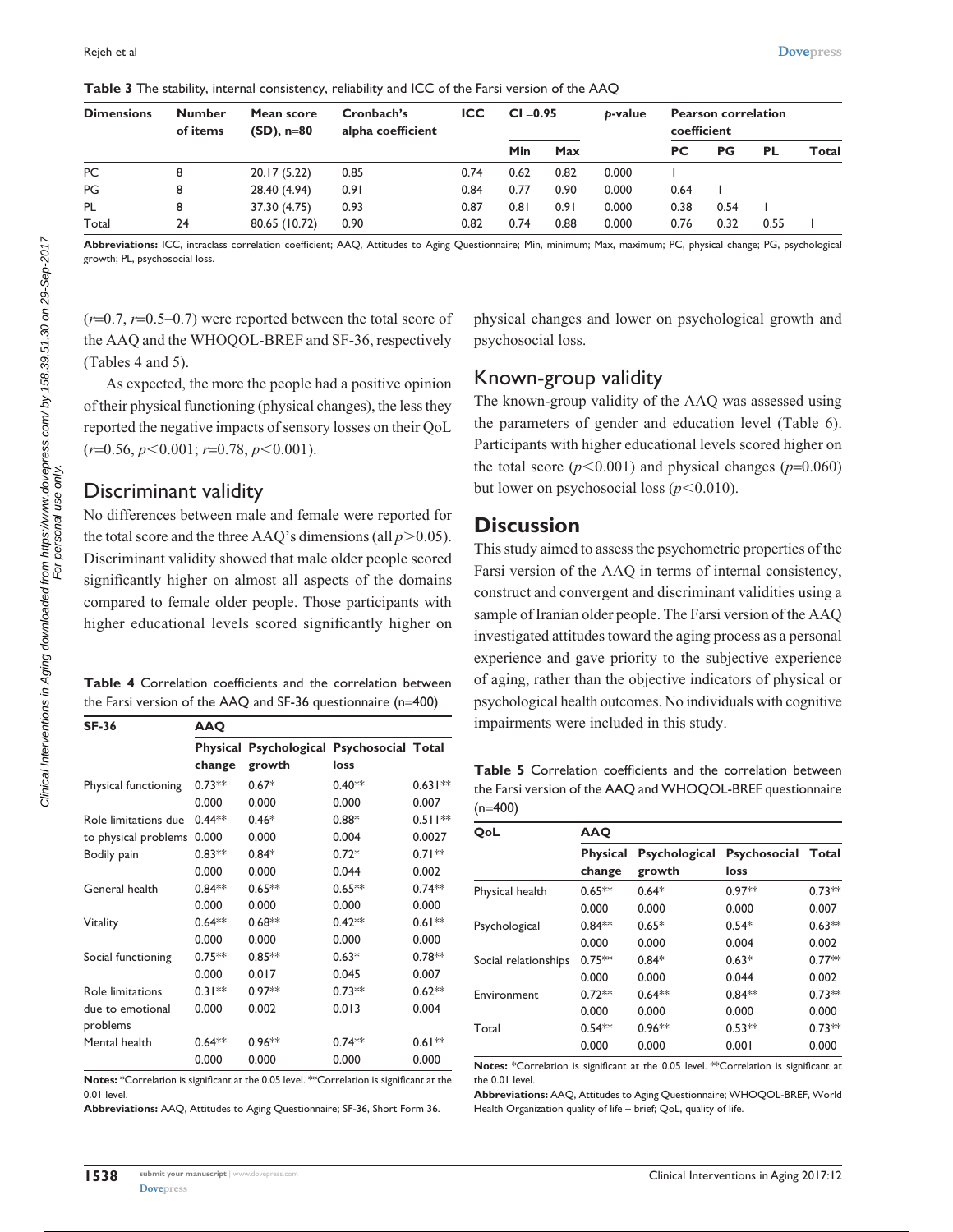| <b>Sociodemographics</b> | <b>Categories</b> | <b>Physical</b><br>change | t-test, df,<br>b-value | Psychological<br>growth | t-test, df,<br>b-value | Psychosocial<br>loss | t-test, df,<br>p-value |
|--------------------------|-------------------|---------------------------|------------------------|-------------------------|------------------------|----------------------|------------------------|
| Gender                   | Male $(n=182)$    | 21.44(1.03)               | $-45.59.$              | 32.45 (2.92)            | 51.54                  | 30.14 (7.38)         | 39.54.                 |
|                          | Female $(n=218)$  | 15.73(1.43)               | 398, 0.001             | 18.83(2.31)             | 398, 0.002             | 18.41(2.34)          | 398, 0.001             |
| <b>Educational level</b> | Higher $(n=144)$  | 19.23(3.08)               | $-3.44.$               | 24.34 (7.05)            | 2.97.                  | 23.97 (7.32)         | 3.22.                  |
|                          | Lower $(n=256)$   | 18.14(3.07)               | 398, 0.001             | 26.55 (7.34)            | 398, 0.060             | 26.44 (7.48)         | 398, 0.010             |

**Table 6** Comparison of known groups: average rating of AAQ based on the gender and educational level

**Note:** Data presented as mean (standard deviation) unless stated otherwise.

**Abbreviation:** AAQ, Attitudes to Aging Questionnaire.

Questionnaire completion either by participant or personal interview did not affect responses. Findings of this study indicate that the AAQ is a good self-reporting measure and could be used with large samples without requiring the presence of an interviewer (ie, online surveys). The AAQ had good test–retest reliability and internal consistency. Furthermore, the structure of the Farsi version of the AAQ was similar to that of the original one. Concerning the factor structure, the dimension of physical changes was less conceptually homogenous. In fact, the distribution of items demonstrated remarkable congruence with the factor solution reported by Laidlaw et al. Such results led us to choose the same structure as the original one with three factors.<sup>40</sup> It is worth noting that each item and domain presented

in this study were similar to those reported in the original version of Laidlaw et al.<sup>14,27</sup> Similarly, Lucas-Carrasco et al<sup>28</sup> in Spain, Chachamovich et al<sup>29</sup> in Brazil and Kalfoss et al<sup>26</sup> in Norway also used factor analysis to determine the construct validity of the AAQ.

Concerning acceptability, no floor or ceiling effects were observed for any of the dimensions or the total score. This quality is important; hence, floor and ceiling effects may limit a questionnaire's ability to reveal changes (lower or higher scores) over time. The internal consistency (Cronbach's *α*) obtained for this questionnaire was acceptable in comparison to its English version. In this study, the Cronbach's alpha coefficient of the AAQ indicated a good internal consistency reliability, indicating that the reliability of the Farsi version of the AAQ was confirmed. Other studies reported the same results.<sup>26,28,42</sup>

With regard to the internal consistency of the AAQ, the Cronbach's alpha value of the total score  $(\alpha=0.90)$  was similar to the score acquired in studies in Turkey ( $\alpha$ =0.86),<sup>15</sup> Norway and Canada ( $\alpha$ =0.86).<sup>26,42</sup> These findings indicate that statements can be composed to form a summary score. Furthermore, the psychological growth dimension demonstrated the lowest reliability, as observed in other validation studies.28 It is possible that the statements of the AAQ are more sensitive to the translation procedure. Both an empirical and general approach to aging can lead to a variety of answers despite statements being related to the same dimension, for instance, participants might have various views on general versus empirical statements. In fact, they might respond to general statements by considering their perspectives about older adults in general. It is possible that older people may have a more negative opinion of aging, if they think about other older adults in general rather than their own experiences in life. The psychological growth dimension included four statements utilizing a general approach against two statements for the psychosocial loss dimension and one for the physical change dimension. Hence, the psychological growth dimension's outcomes might be interpreted with caution. In terms of convergent validity, strong positive correlations were found between the total score of the AAQ and the WHOQOL-BREF and SF-36, respectively (Tables 4 and 5). Some dimensions of these scales were also correlated with each other. Consistent with a previous validation study, moderate correlations were found between the AAQ dimensions and the WHOQOL.<sup>28</sup> This emphasizes that those older adults who perceive their aging as a positive experience will experience also an enhanced QoL.

Consistent with other studies (Kalfoss et  $a^{126}$  and Top et al<sup>15,16</sup>), significant correlations are reported between most AAQ dimensions and WHOQOL facets. All these findings demonstrate associations between attitudes toward one's own aging and QoL in different cultures such as Norwegian, English Canadian, Spanish, Belgian and Turkish populations.15,16,26,28 Furthermore, a global study indicates that attitudes toward one's own aging assessed using the AAQ might mediate the relationship between QoL and satisfaction with health.<sup>43</sup> This cross-sectional study of 4,593 older adults from different countries demonstrated that those people who were dissatisfied with their health had more negative attitudes toward their own aging process, which led them to experience a poorer QoL. Findings from this study indicate a positive correlation between positive attitudes toward one's own aging and good subjective physical health. These findings are congruent with a cross-sectional study that demonstrates that a negative opinion about aging collates with the individual's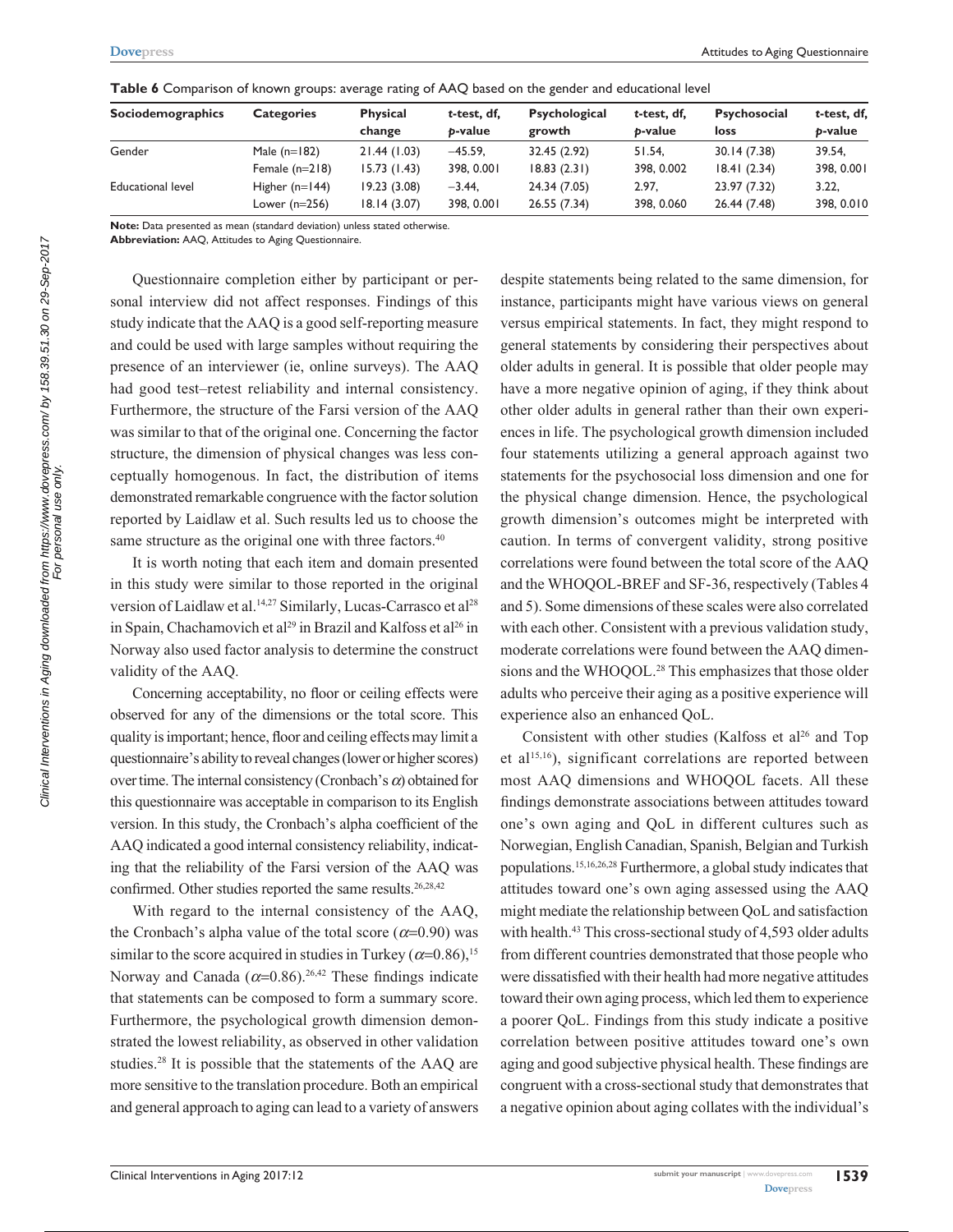own physical health experience. However, it also emphasizes that current physical health may impact upon attitudes toward one's own aging and hence older adults' QoL.<sup>21</sup> These findings highlight the significance of taking attitudes about one's own aging into account.

Consistent with the findings of other studies, differences between men and women on the AAQ dimensions and total score were reported. Finally, the AAQ indicated a good knowngroup validity.15,16

A Spanish study reports that higher educated people have a more positive opinion of their physical functioning and aging and less negative opinion of their psychosocial losses: this study also found this. Reasons for this finding may include the probability that higher educated people have more personal resources that can help them adjust to age-related issues and so maintain positive attitudes toward their own aging.

In terms of discriminant validity, associations between the AAQ and sociodemographic variables were reported. Older people's gender has been found to significantly shape attitudes toward the physical changes of aging in Brazil, but when looking across cultures, age hardly influences attitudes toward physical changes and women are more positive about psychological growth.29 Our findings are consistent with those of previous reports. Discriminant validity in the study of Lucas-Carrasco et al<sup>28</sup> showed that male older people scored significantly higher on physical changes and lower on the psychosocial loss domain. In addition, Levy and Myers<sup>44</sup> in the USA found that age and gender consistently influenced beliefs about aging. Women appear to be in a disadvantaged position as they get older, particularly when it comes to expectations of physical, mental and social decline. The effect of gender on the perceptions of bodily aging is less clear.45 It is suggested that subjective health appraisals can also be affected by gender.<sup>44</sup> In the Spanish sample, the results showed good construct validity, and the AAQ results differed between groups at different levels of education.<sup>28</sup> A strength of this study is that the stability of the AAQ questionnaire was also confirmed.

## Limitations

As a limitation of this study, the literacy of the participants was 16.5% and the questionnaires were completed through interviews. The participants were selected from a group of relatively healthy and younger older people. In addition, there was a lack of a standard Farsi instrument for concurrent validity. The cross-sectional nature of this study prevents a determination of causality. Indeed, according to the current ideology in the Iranian society, older people are

cared for in their own homes by their children and family members. Therefore, no older people living in care facilities were included in this study. However, the random sampling method and a relatively large sample size helped with the generalizability of the study findings. This study can be a starting point for other researchers to use the AAQ and compare differences between eastern and western contexts regarding attitudes to aging and older people care.

# **Conclusion**

The AAQ is regarded as a suitable instrument to investigate older adults' attitudes toward their own aging. The Farsi version of the AAQ is a reliable, valid and consistent tool to assess attitudes toward aging and can be applied in similar cross-cultural contexts. In fact, the Farsi version of the AAQ has a similar structure to the original version. The presence of this instrument in Farsi can help health care providers working with older people, either in a research or clinical context, to investigate the effects of their interventions.

Since the tool's psychometric properties reflect a continuous and contiguous process, the next phase should be to confirm the confirmatory factor analysis structure of the AAQ with others samples from the same people. Prior to this tool being applied in other studies, confirmatory factor analyses should also be undertaken to evaluate variances across age groups. It is further suggested that to examine the psychometric properties of the AAQ in various populations of older adults would be useful. A strength of the AAQ is that it is an accessible questionnaire with features such as simple scoring, acceptable reliability and validity and can be completed in a short time and be applied in relatively different settings and contexts.

In line with longitudinal studies conducted by Levy et al,<sup>9</sup> use of this instrument can add to the existing literature by its predictive power and ability to express the relationship between attitudes toward one's own aging and health-related consequences among Farsi-speaking people.

The use of this instrument by gerontologists, nurses, caregivers, health care educators and researchers can improve their knowledge and understanding of aging and improve QoL among older people, which can then enhance their satisfaction with care. Given the cognitive nature of attitudes toward aging, further qualitative studies in this area are required to identify other possible dimensions. Moreover, interventions for improving social support in individuals with depression, functional and social limitations can be based on the information collected by using the AAQ. The collected information can be used by health care educators to inform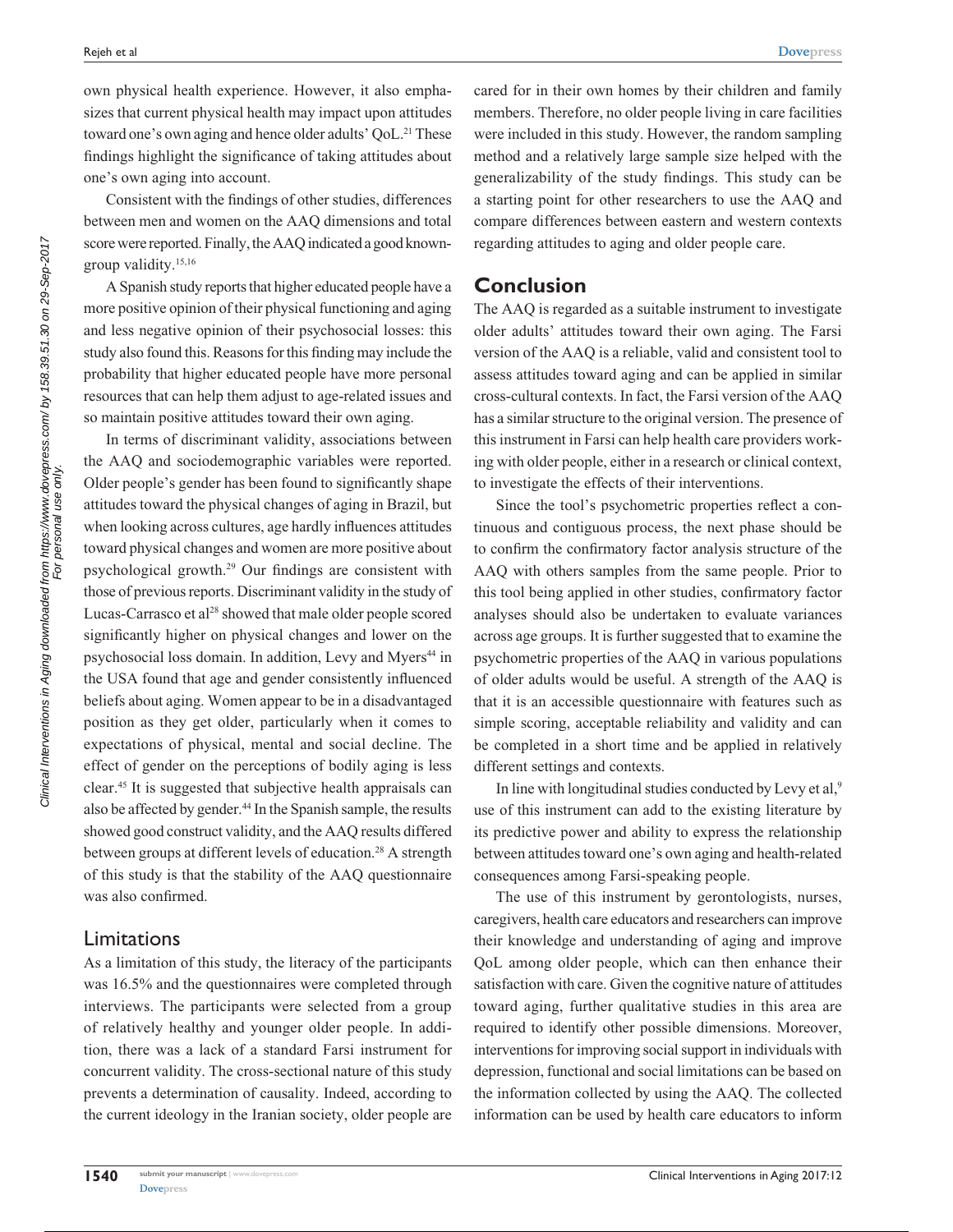future health care providers of the needs of older people and how to provide the most appropriate care for them.

# **Acknowledgments**

We would like to thank the older people who participated in this study. The authors are grateful to Professor K Laidlaw for granting the permission to translate and use the original version of the AAQ.

## **Author contributions**

NR participated in the study design, data collection, statistical analysis and drafting of the manuscript. MHK contributed toward study design and statistical analysis. MV and PG were responsible for drafting the manuscript. MN and TB were involved in data collection. All authors approved the final version to be published. All authors contributed toward data analysis, drafting and critically revising the paper and agree to be accountable for all aspects of the work.

## **Disclosure**

The authors report no conflicts of interest in this work.

#### **References**

- 1. Sadegh Moghadam L, Foroughan M, Mohammadi F, Ahmadi F, Farhadi A. Validity and reliability of the Farsi version of the Brief Aging Perceptions Questionnaire in Iranian older adult Clinical Interventions in Aging. *Clin Interv Aging*. 2016;11:507–511.
- 2. Karami Matin B, Rezaei S, Shaahmadi F, Kazemi Karyani A. [Ageing in Iran in 1410, a warning to health care system]. *Teb va Tazkieh*. 2012;22(2):9–18.
- 3. Sheykhi M. Social security and the Elderly People's pathology in Tehran: a sociological study. *Salmand Iran J Ageing*. 2008;2:454–461.
- 4. de Freitas MC, Queiroz TA, de Sousa JA. The meaning of old age and the aging experience of in the elderly. *Rev Esc Enferm USP*. 2010;44(2): 407–412.
- 5. Demakakos P, Hacker E, Gjonça E. Perceptions of ageing. In: Banks J, Breeze E, Lessof C, Nazroo J, editors. *Retirement, Health and Relationships of the Older Population in England: The 2004 English Longitudinal Study of Ageing (Wave 2)*. London: The Institute for Fiscal Studies; 2006:339–351.
- 6. Cuddy AJ, Fiske ST, Kwan VS, et al. Stereotype content model across cultures: towards universal similarities and some differences. *Br J Soc Psychol*. 2009;48(1):1–33.
- 7. Dimakakos P, Hacker E, Gjonca E. Perceptions of ageing. In: Banks J, Breeze E, Lessof C, Nazroo J, editors. In Retirement, Health and Relationships of the Older Population in England: The 2004 English Longitudinal Study of Ageing (Wave 2). London: The Institute for Fiscal Studies; 2006:339–366.
- 8. Levy BR, Zonderman AB, Slade D, Ferrucci L. Memory shaped by age stereotypes over time. *J Gerontol B Psychol Sci Soc Sci*. 2012;67(4): 432–436.
- 9. Levy BR, Zonderman AB, Slade MD, Ferrucci L. Age stereotypes held earlier in life predict cardiovascular events in later life. *Psychol Sci*. 2009;20(3):296–298.
- 10. Sexton E, King-Kallimanis BL, Morgan K, McGee H. Development of the brief ageing perceptions questionnaire (B-APQ): a confirmatory factor analysis approach to item reduction. *BMC Geriatr*. 2014; 14(1):44.
- 11. Hess TM. Attitudes toward aging and their effects on behavior. In: Birren JE, Schaie KW, editors. *Handbook of the Psychology of Aging*. 6th ed. San Diego, CA: Academic Press; 2006:379–406.
- 12. Harrison T, Blozis S, Stuifbergen A. Longitudinal predictors of attitudes toward ageing among women with multiple sclerosis. *Psychol Ageing*. 2006;23(4):823–832.
- 13. Barker M, O'Hanlon A, McGee HM, Hickey A, Conroy RM. Crosssectional validation of the Aging Perceptions Questionnaire: a multidimensional instrument for assessing self-perceptions of aging. *BMC Geriatr*. 2007;7:9.
- 14. Laidlaw K, Power M, Schmidt S. The Attitudes to Ageing Questionnaire (AAQ): development and psychometric properties. *Int J Geriatr Psychiatry*. 2007;22(4):367–379.
- 15. Top M, Eris H, Kabalcioglu F. Quality of life (QOL) and attitudes toward aging in older adults in Sanliurfa, Turkey. *Res Aging*. 2012;35(5): 533–562.
- 16. Top M, Eris H, Kabalcioglu F. Quality of life and attitudes toward aging among older women in Turkey. *Affilia*. 2012;27(4):406–419.
- 17. Löckenhoff CE, De Fruyt F, Terracciano A, et al. Perceptions of aging across 26 cultures and their culture-level associates. *Psychol Aging*. 2009;24(4):941–954.
- 18. Musaiger AO, D'Souza R. Role of age and gender in the perception of aging: a community-based survey in Kuwait. *Arch Gerontol Geriatr*. 2009;48(1):50–57.
- 19. Yun RJ, Lachman ME. Perceptions of aging in two cultures: Korean and American views on old age. *J Cross Cult Gerontol*. 2006;21(1–2): 55–70.
- 20. Ostir GV, Ottenbacher KJ, Markides KS. Onset of frailty in older adults and the protective role of positive affect. *Psychol Aging*. 2004;19(3): 402–408.
- 21. Levy BR, Slade MD, Kasl SV. Longitudinal benefit of positive selfperceptions of aging on functional health. *J Gerontol B Psychol Sci Soc Sci*. 2002;57(5):409–417.
- 22. Levy BR, Slade MD, Kunkel SR, Kasl SV. Longevity increased by positive self-perceptions of aging. *J Pers Soc Psychol*. 2002;83(2):261–270.
- 23. Levy BR, Myers LM. Preventive health behaviors influenced by selfperceptions of aging. *Prev Med*. 2004;39(3):625–629.
- 24. Diehl M, Wahl HW, Barrett AE, et al. Awareness of aging: theoretical considerations on an emerging concept. *Dev Rev*. 2014;34(2):93–113.
- 25. Brothers A, Miche M, Wahl HW, Diehl M. Examination of associations among three distinct subjective aging constructs and their relevance for predicting developmental correlates. *J Gerontol B Psychol Sci Soc Sci*. Epub 2015 Oct 1:1–15.
- 26. Kalfoss MH, Low G, Molzahn AE. Reliability and validity of the attitudes to ageing questionnaire for Canadian and Norwegian older adults. *Scand J Caring Sci*. 2010;24:75–85.
- 27. Laidlaw K, Power M, Schmidt S; WHOQOL-OLD Group. The Attitudes to Ageing Questionnaire (AAQ): development and psychometric properties. *Int J Geriatr Psychiatry*. 2007;22(4):367–379.
- 28. Lucas-Carrasco R, Laidlaw K, Gomez-Benito J, Power MJ. The suitability of the Attitudes Ageing Questionnaire (AAQ) for Spanish older adults. *Int Psychogeriatr*. 2013;25(3):490–499.
- 29. Chachamovich E, Fleck M, Laidlaw K, Power M. Impact of major depression and subsyndromal symptoms on quality of life and attitudes toward ageing in an international sample of older adults. *Gerontologist*. 2008;48:593–602.
- 30. Shenkin SD, Watson R, Laidlaw K, Starr JM, Deary IJ. The attitudes to the Attitudes to Ageing Questionnaire: Mokken Scaling Analysis. *PLoS One*. 2014;9(6):e99100.
- 31. Power M, Quinn K, Schmidt S; WHOQOL-OLD Group. Development of WHOQOL-OLD module. *Qual Life Res*. 2005;14:2197–2214.
- 32. The WHOQOL Group. The World Health Organization quality of life assessment (WHOQOL): development and general psychometric properties. *Soc Sci Med*. 1998;46(12):1569–1585.
- 33. The WHOQOL Group. Development of the World Health Organization WHOQOL-BREF quality of life assessment. *Psychol Med*. 1998;28(3): 551–558.